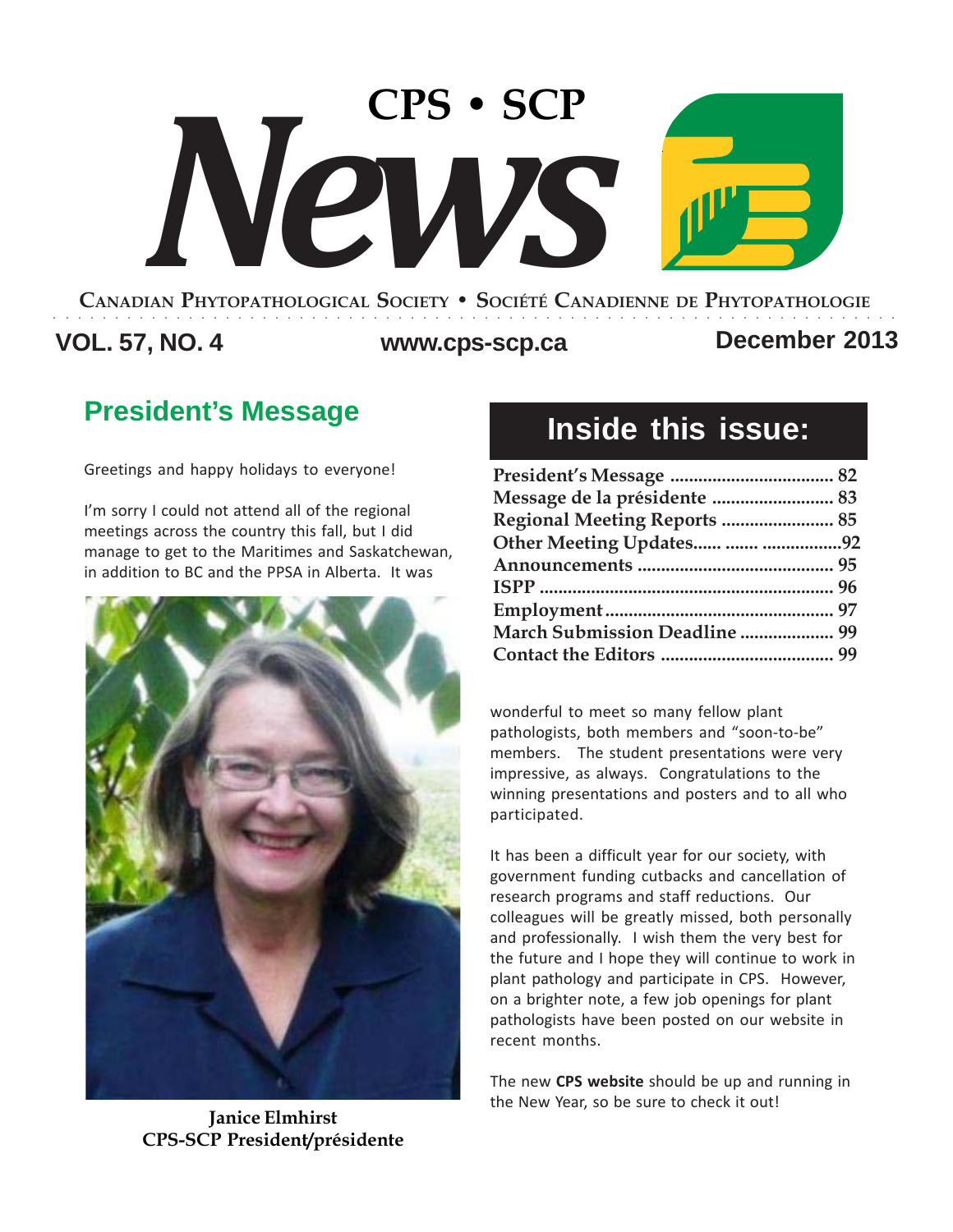I am pleased to invite everyone to attend the **Joint APS/CPS meeting in Minneapolis**, **August 9-13.** The link to the program has been posted on the CPS and APS websites and registration will open March 19. http://www.apsnet.org/meetings/annual/Pages/ default.aspx

We don't have joint meetings with APS very often and it is a wonderful opportunity for graduate students, in particular, to make valuable contacts and network with their US colleagues and to be exposed to a wide variety of topics in plant pathology. The theme of the conference is "Plant Health, Soil Health, and Community Health" and the plenary session will include a GLENN ANDERSON LECTURE on world food security by Dr. Jennifer Thomson, from S. Africa.

**REMINDER:** The deadline for abstracts is **FEBRUARY 3-March 17 (not Feb. 1, as I said in my Sept. Message, but still earlier than usual).** Please note that the **CPS Business Meeting will be on the first morning, Sunday, from 10-noon** (the same time as the APS business meeting), and the first technical sessions begin on Sunday afternoon.

Also, please note that in 2015, we will be having a joint meeting with PLANT CANADA, in Edmonton.

Our membership secretary, Vikram Bisht,

would like to remind everyone that it is time to renew your membership in Canadian Phytopathological Society. You can use the link http://phytopath.ca/membershipapplication.html

I'd like to encourage everyone, especially students, to become members and volunteer for CPS committees - it is an excellent way to network and gain valuable experience. CPS membership also allows you to attend the APS/CPS joint meeting in Minneapolis at the member rate (even if not an APS member).

Have a wonderful holiday and I hope to see you all in Minneapolis.

Warmest regards, Dr. Janice Elmhirst, President, Canadian Phytopathological Society

![](_page_1_Picture_10.jpeg)

## **Message de la présidente**

Salutations et joyeuses fêtes à tous!

Je regrette de n'avoir pu assister à toutes les réunions régionales tenues d'un bout à l'autre du pays cet automne, mais j'ai pu malgré tout assister à celles des Maritimes et de la Saskatchewan, en plus de celles de la Colombie-Britannique et de la

## *"I'd like to encourage everyone, especially students, to become members and volunteer for CPS committees - it is an excellent way to network and gain valuable experience."*

Société albertaine de phytopathologie. Cela a été fantastique de rencontrer autant de collègues phytopathologistes, membres de la société et « membres

potentiels ». Comme d'habitude, les présentations des étudiants étaient impressionnantes. Je tiens à féliciter les gagnants des présentations et des affiches ainsi que tous les participants.

À cause des compressions gouvernementales relatives au financement ainsi qu'à l'annulation de programmes de recherche et à la réduction de l'effectif, la Société canadienne de phytopathologie (SCP) a connu une année difficile. Nos collègues nous manqueront beaucoup, et ce, tant professionnellement que personnellement. Je leur souhaite le meilleur des succès et j'espère qu'ils continueront à travailler dans le domaine de la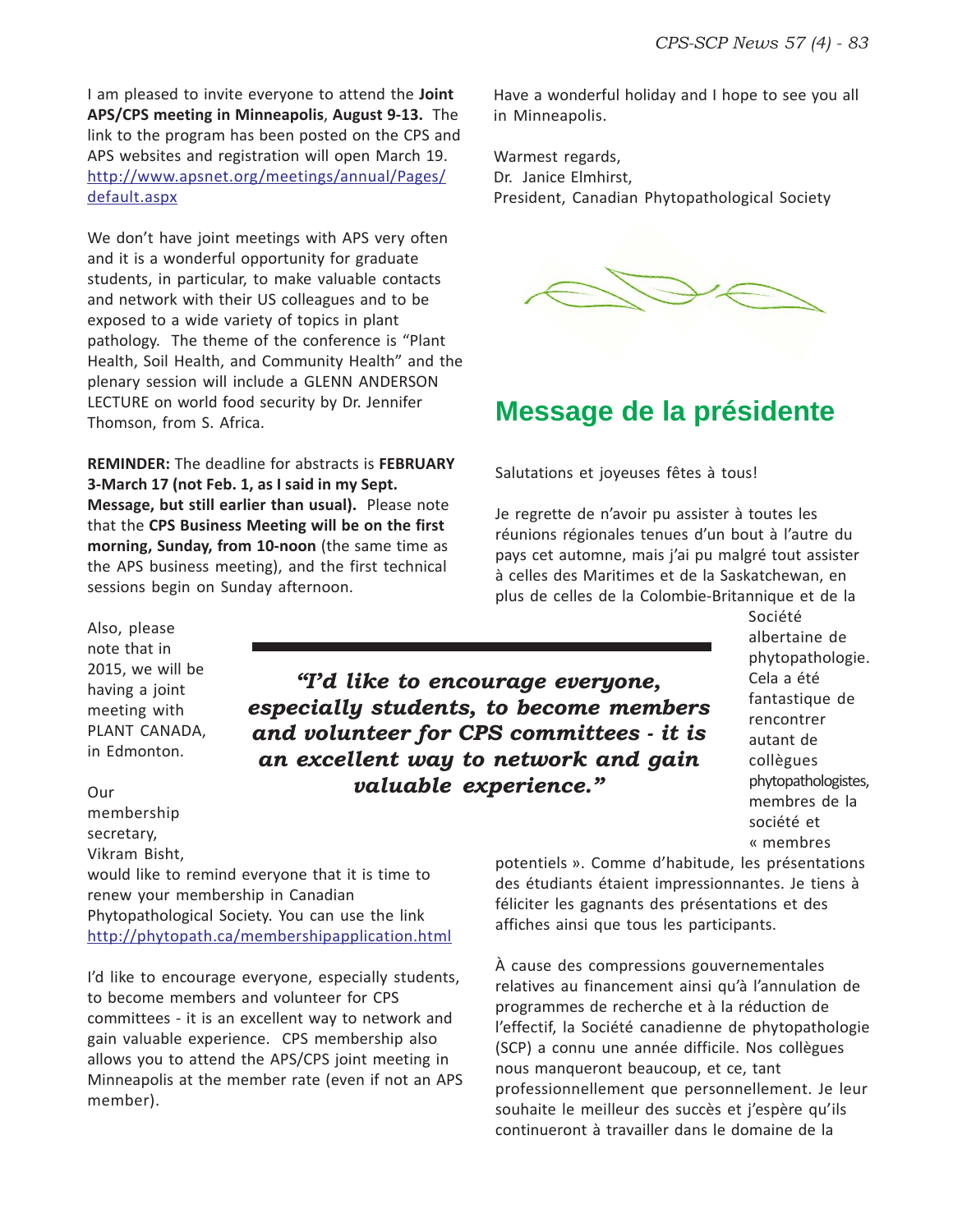phytopathologie et à s'impliquer dans la SCP. Toutefois, sur une note plus optimiste, au cours des derniers mois, quelques offres d'emploi s'adressant à des phytopathologistes ont été affichées sur notre site Web.

Le nouveau **site Web de la SCP** devrait être fonctionnel dans le courant de la nouvelle année : assurez-vous d'y jeter un coup d'œil!

J'ai le plaisir de vous inviter tous à assister à la **réunion conjointe de la Société américaine de phytopathologie (SAP) et de la SCP qui se tiendra à Minneapolis, du 9 au 13 août**. L'hyperlien concernant le programme de cette réunion (http:// www.apsnet.org/meetings/annual/Pages/ default.aspx) a été inséré dans les sites de la SCP et de la SAP : la période d'inscription débutera le 19 mars.

Nous n'avons pas souvent la possibilité de tenir ce genre de réunion avec la SAP et elle représente pour les étudiants diplômés, notamment, une

merveilleuse occasion d'établir de précieux contacts avec leurs collègues américains, de participer à des réseaux dynamiques et de prendre connaissance d'une incroyable variété de sujets relatifs à phytopathologie. Le thème de la conférence est : « La santé des plantes et des sols associée à la

*"Je voudrais encourager tout le monde, notamment les étudiants, à adhérer à la SCP et à participer à ses comités à titre de bénévoles — c'est un excellent moyen de se créer un réseau et d'acquérir une précieuse expérience."*

**RAPPEL :** Les résumés doivent être remis du **3 février au 17 mars (et non le 1er février comme je l'avais indiqué dans mon message de septembre; c'est toutefois plus tôt que d'habitude)**. Veuillez noter que la **séance administrative de la SCP aura lieu le premier matin, dimanche, de 10 h à midi** (à la même heure que celle de la SAP), et que les premières séances spécialisées débuteront dimanche aprèsmidi.

Veuillez également noter qu'en 2015 nous tiendrons une réunion conjointe avec Plant Canada, à Edmonton.

Notre secrétaire aux adhésions, Vikram Bisht, souhaiterait rappeler à tous que le temps est venu de renouveler votre adhésion à la Société canadienne de phytopathologie. Vous pouvez le faire en utilisant l'hyperlien suivant : http:// phytopath.ca/membershipapplication.html.

Je voudrais encourager tout le monde, notamment les étudiants, à adhérer à la SCP et à participer à ses

> comités à titre de bénévoles — c'est un excellent moyen de se créer un réseau et d'acquérir une précieuse expérience. Votre adhésion à la SCP vous permet également de bénéficier du tarif de membre pour assister à la réunion conjointe SAP/SCP à Minneapolis, et ce, même si vous n'êtes pas membre de la SAP.

santé des communautés ». De plus, la séance plénière inclura une conférence Glenn Anderson sur la sécurité alimentaire mondiale, conférence présentée par Mme Jennifer Thompson d'Afrique du Sud.

Passez de merveilleuses vacances et j'espère vous voir tous à Minneapolis.

Cordiales salutations! Janice Elmhirst, présidente, Société canadienne de phytopathologie

![](_page_2_Picture_15.jpeg)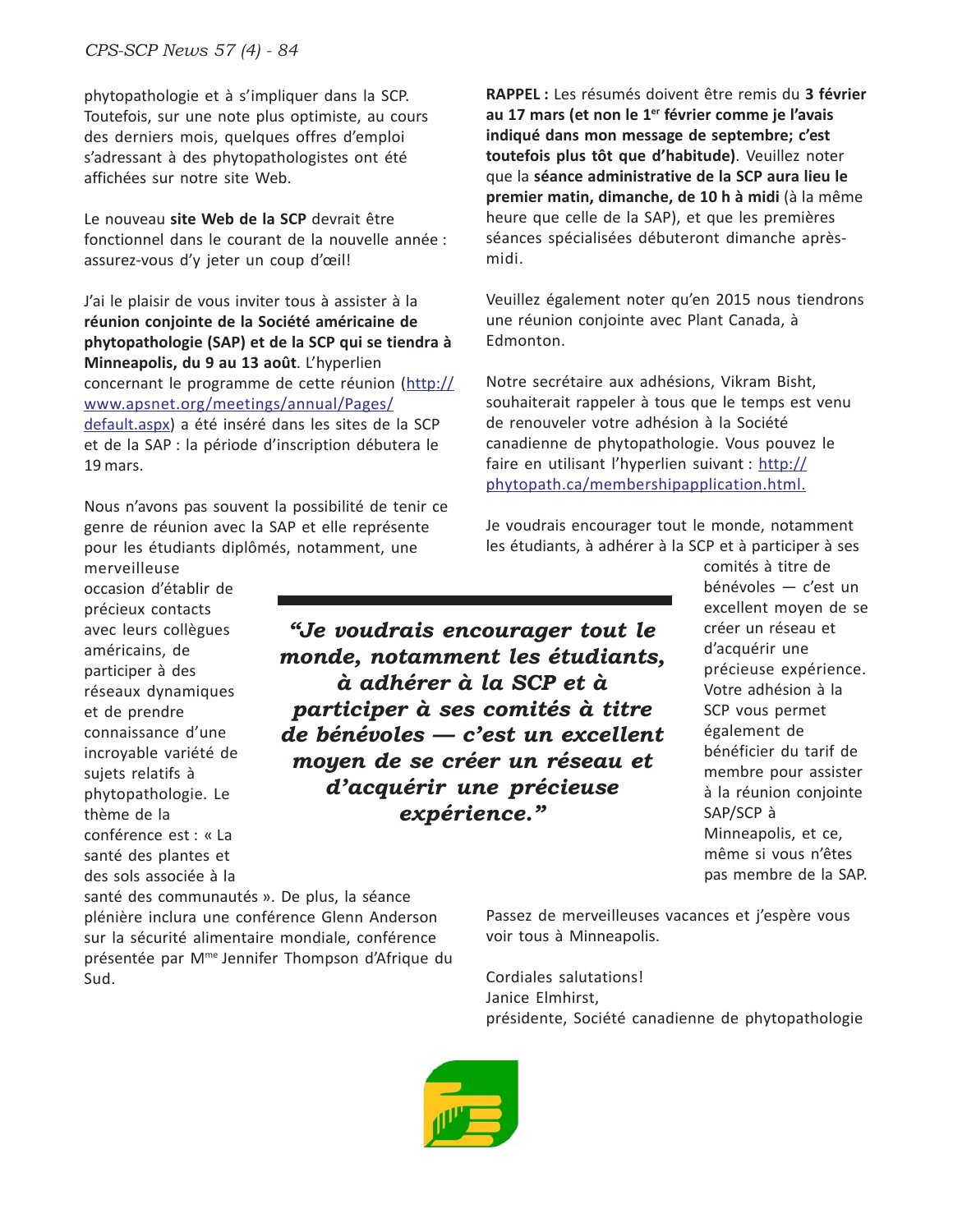## **Regional Meeting Reports**

#### **Southwestern Ontario**

#### **2013 Annual Meeting Report from the Southwestern Ontario Regional Association of the CPS (SORA-CPS)**

On November 2, 2013, SORA-CPS held its annual meeting from 9:30 am to 4:00 pm at the Southern Crop Protection and Food Research Centre, Agriculture and Agri-Food Canada, London, Ontario. The meeting was attended by over 30 attendees including students, plant pathologists, researchers, extension specialists and industry representatives. The program for the meeting included three invited talks and 10 poster presentations on a wide range of phytopathological topics.

Dr. Ken Conn, Regional Representative of SORA-CPS and CPS Treasurer presented opening remarks and welcomed the participants to SORA-CPS annual

meeting. Dr. Deena Errampalli (CPS President-Elect) brought greetings from the CPS Board. She read Dr. Janice Elmhirst, CPS President's, message which provided an update on national topics including initiatives to encourage student participation, scholarships and travel awards, etc. All were invited to attend -the next APS/CPS annual meeting to be held in Minneapolis, MN in August of 2014.

There were three invited talks. Ms. Janice LeBoeuf, Vegetable Cops Specialist with Ontario Ministry of Agriculture and Food and Ministry of Rural Affairs (OMAF and MRA), Ridgetown, Ontario, presented a talk on "Current challenges in field vegetable pathology in Ontario". The second talk titled, "DIR1 moves to distant leaves during Systemic Acquired Resistance (SAR); what does it do once it gets there?" was presented by Dr. Robin Cameron,

![](_page_3_Picture_8.jpeg)

**Dr. Ken Conn (far left) and Dr. Deena Errampalli (far right) congratulate poster winners Sirjana Shrestha (L), Ping Deng (C) and Tanvir Bashar (R)**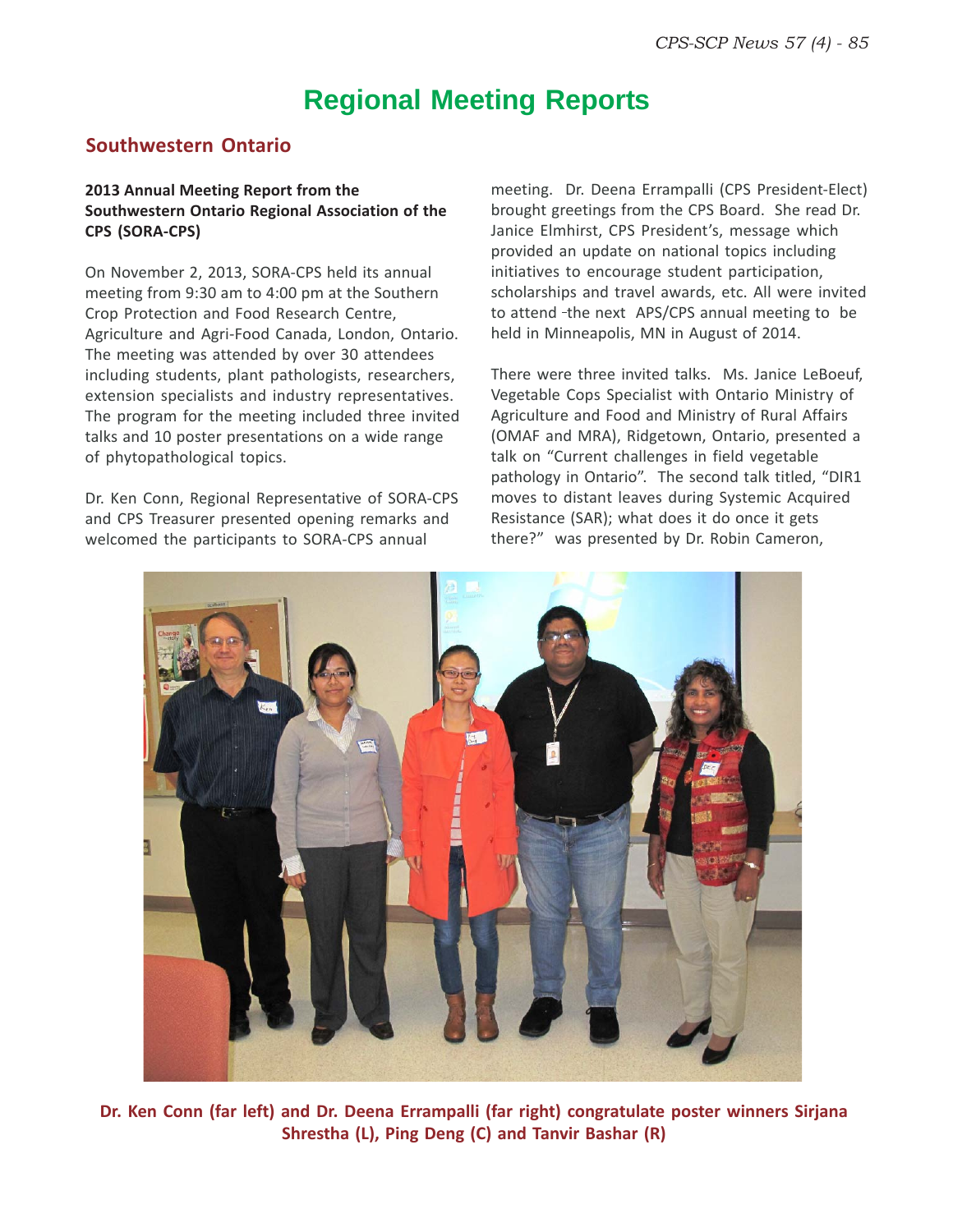Professor, McMaster University, Hamilton, Ontario. Dr. Wendy McFadden-Smith, Tree fruits and Grapes IPM specialist, OMAF and MRA, Vineland, Ontario, presented the third talk on "Sour rot disease of grapevine; the perfect pathology for pedagogy."

Drs. Robin Cameron and Deena Errampalli participated as judges for the student poster presentation competition. Dr. Ken Conn presented three prizes to Student poster competition winners. The first prize for the best student poster presentation was awarded to **Sirjana Shrestha**, Western University, London, Ontario and SCPFRC, AAFC, London, Ontario, for her poster on "Inheritance of virulence in the root rot pathogen *Phytophthora sojae"*. The second prize winner was **Tanvir Bashar**, SCPFRC, AAFC, London, Ontario and Western University, London, Ontario for his poster, A preliminary study on soybean mosaic virus transmission via soybean seeds" and the third prize went to **Ping Deng**, SCPFRC, AAFC, London, Ontario and Fujian Agriculture and Forestry University, Fujian, China for her poster on "The potyviral CI protein plays an essential role in Viral replication, cell-to-cell movement and systemic infection".

Dr. Ken Conn conducted the business meeting following the formal talks and poster presentations. Regional funds are in good shape. Impact of travel restrictions was evident resulting in low participation by government research and extension personnel. This is a cause for concern. The regional meeting for 2014 is planned to be held in November. Thanks to the judges of the student poster competition, and to the local arrangements committee putting together a one day program and for providing delicious lunch (Drs. Ken Conn, Deena Errampalli and Aiming Wang, and Nadia Morales and Aaron Simkovich).

Respectfully submitted by: Deena Errampalli (Chair, SORA-CPS Local Arrangements Committee and CPS President-Elect)

 $\mathcal{J}$ 

#### **Eastern Ontario**

#### **The CPS Regional report from Eastern Ontario**

The Eastern Ontario regional meeting was held at 1:00 PM on November 7 at the Headquarters of the Pest Management Centre (PMC) in Ottawa. There were 15 professional participants from the Eastern Cereal and Oilseed Research Centre, the Pest Management Centre, the Canadian Food Inspection Agency and two CPS retirees at the meeting.

The meeting started with opening remarks by Dr. Manjeet Sethi, PMC Executive Director, who described the Centre's main activities and its linkages with the Science and Technology Branch of AAFC and the Pest Management Regulatory Agency (PMRA). Dr. Sethi highlighted the main focus of both the Pesticide Risk Reduction (PRR) and Minor Use Pesticides (MUP) Programs of PMC in delivering pest management solution to growers, emphasizing continued support to address pest issues of priority to the Canadian agriculture sector. Interestingly, PMC is celebrating its 10<sup>th</sup> Anniversary this year with its network of nine research sites at Agriculture and Agri-Food Canada Research Centres across the country. Over this period more than 950 projects were carried out and over 1200 new minor uses for pesticides were registered through the Minor Use Pesticides Program (MUPP), and 15 Pesticide Risk reduction Strategies and IPM tools were created. As shown on the PMC website, thirty crop profiles were completed and over 200 new biopesticides were registered.

Dr. Cezarina Kora, plant pathologist and acting manager of the PRR Program made a presentation on the Program's work to address Fusarium Head Blight (FHB) management in wheat. She reported on progress with various approaches tested through a number of projects funded by the Program, including disease forecasting, and also biological and cultural controls. A national FHB working group, consisting of experts and stakeholders across the Canadian grain sector has been consulted since 2009 to establish a reduced risk strategy for FHB.

As part of this strategy, several forecasting models have been tested and validated over the past years in Ontario, Saskatchewan, Manitoba and Quebec,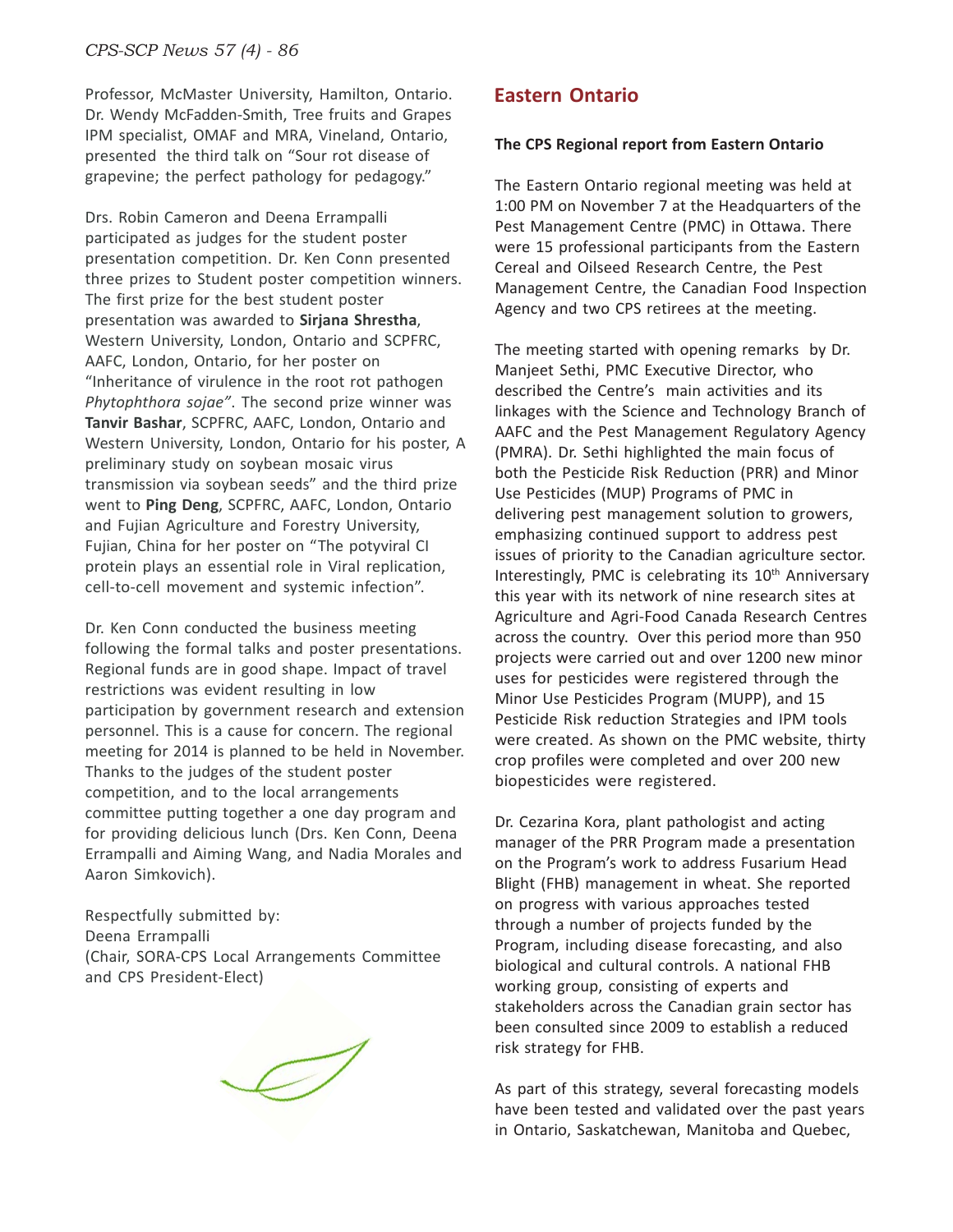including DONcast and De Wolf, which are now accessible to growers. Also, biocontrol studies were conducted to assess the efficacy of a native *Clonostachys roseae* strain, ACM941 to supress *Fusarium graminearum*. Identified and developed by AAFC scientist Dr. Allen Xue, the ACM941 strain appears to be a promising candidate for biocontrol of FHB which besides supressing disease, was also observed to reduce *F. graminearum* perithecia counts.

Recently*,* a licencing opportunity became available for AAFC's patented technology of *C. rosea* strain ACM941, to identify an industry partner interested in gaining sole rights to mass produce, register and market the new biopesticide. For this, AAFC's Commercialization Office had launched an open Request for Proposal between November 7-19, 2013. Cezarina underlined this as an important milestone in the work supported by PMC to-date, as it provides an opportunity to move this product forward as a biopesticide solution for grain growers.

This presentation was followed by an update on the pathology section of the MUPP Program, addressing residue, efficacy, crop tolerance and worker exposure testing, by Jennifer Ballantine, Section Head of the pathology team at PMC. Jennifer described how priorities and projects are selected annually by stakeholders and that selection of biopesticide priorities will follow this process as well in 2014. Data is then collected to support registration and submitted to the PMRA for review. Among the main activities recently, the control of downy mildew and phytophtora on lettuce, green and dry onions, field and greenhouse cucumbers, succulent peas, ginseng and melons were investigated jointly with the US Inter-Regional Research Project No. 4 (IR-4). Also, to fulfill particular Canadian growers' needs, a major study was carried out on fireblight in pears with the natural antibiotic kasugamycin (Kasumin).

A short business meeting followed these presentations, with the current CPS Representative extended for another two years by the attending membership. The issue of the pending Canadian Workshop on Fusarium Head Blight (CWFHB), which is usually held in Ottawa every four years, was raised and the membership hoped this temporary cancellation due to the difficulty of federal

scientists to attend such events will be lifted. Cezarina reported that this event is important for stakeholders of the grain sector who need to have such a forum to discuss the most current knowledge and developments in FHB management. The possibility of joining this event with a CPS activity in the future was also raised by Dr. André Lévesque. The meeting was adjourned at 2:45 pm.

We would like to take the opportunity to thank Cezarina Kora and Kathryn Makela for their dedicated support in organizing this meeting.

Respectfully yours, Dr. Bernard Vigier Eastern Ontario CPS Representative For more details, contact: vigier.cps.scp@gmail.com

![](_page_5_Picture_8.jpeg)

#### **Manitoba**

#### **2013 Manitoba CPS regional Meeting minutes.**

The 2013 Manitoba Regional Meeting of the Canadian Phytopathological Society was held on the 20th of November at the University of Manitoba's Ian Morrison Research Farm, Carman, Manitoba. 30 people attended the event.

Registration started at 8:30am, with coffee and donuts.

Dr. Bisht, who organized the meeting this year, conveyed greetings from the current CPS President, Dr. Elmhirst. Then Dr. Daayf, the MB Regional Representative and Past-President, welcomed the participants. After introductions, 8 oral communications were presented by students, postdocs, and guest speaker Dr. Teresa de Kievit from Dept. of Microbiology, University of Manitoba, as follows:

**Arfaoui, A., Adam, L., El Hadrami, A., & Daayf, F**. Effect of foliar applications of a calcium basedformulation on the antioxidant systems of soybeans affected by *Sclerotinia sclerotiorum* (Lib.) de Bary.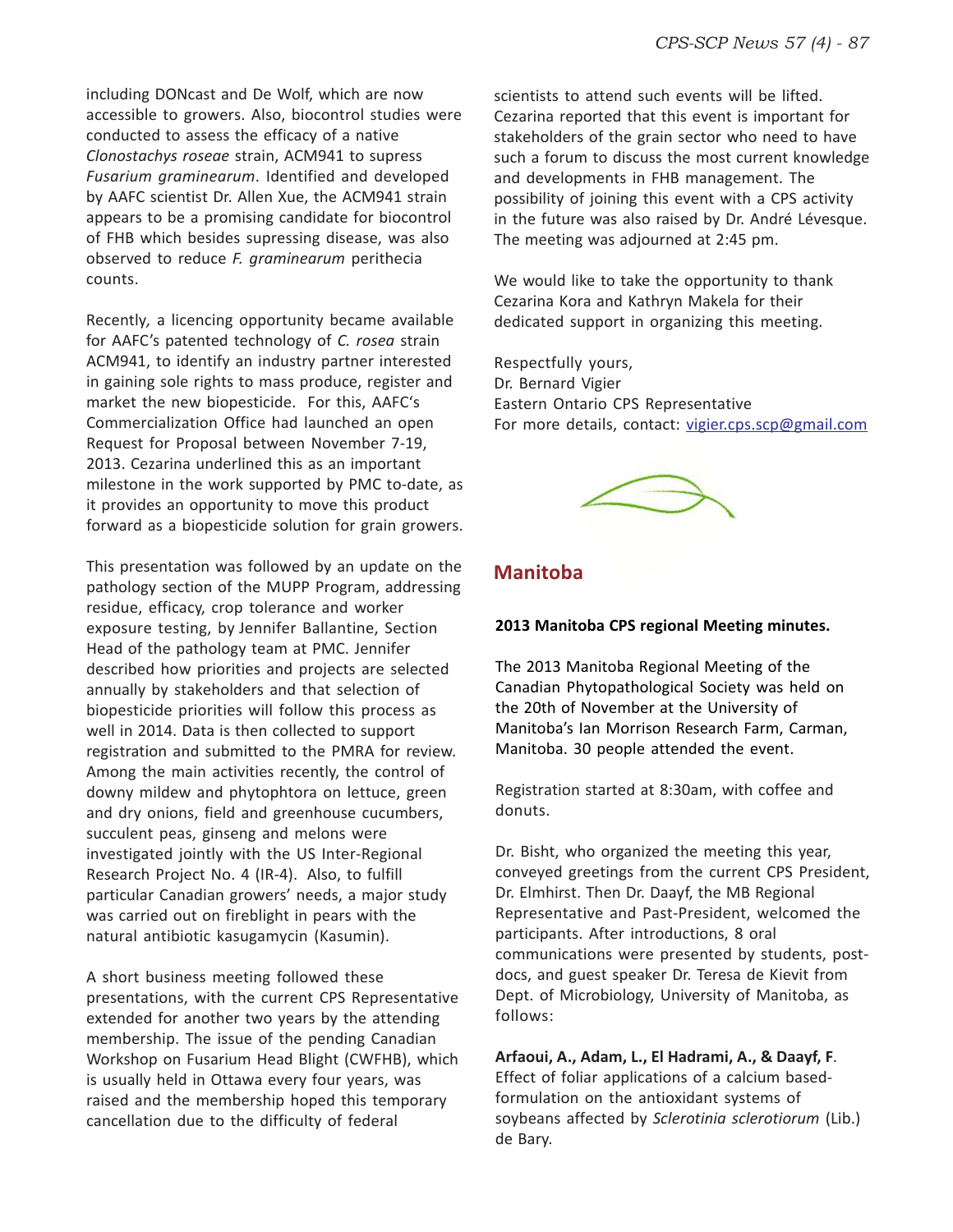**Liu, C., Fernando, W.G.D., Gan, Y.T., Kutcher, H.R., Peng, G., Parks, P. & Kirkham, C**. Evaluation of fungicide strategies for mitigating blackleg disease of canola and in vitro fungicide (QoI and DMI) sensitivity test of *Leptosphaeria maculans*.

**Hajihassani, A., Tenuta, M., & Gulden, R.H.** Host suitability of pulse and non-pulse crops to the stem nematodes, *Ditylenchus weischeri* and *D. dipsaci*.

**Liban, S.H. & Fernando, W.G.D**. Genetic Variation between Globally Isolated Subpopulations of *Leptosphaeria maculans*.

**Zhang, X., Fernando, W.G.D., & Belmonte, M**. Preliminary results of global and site-specific host defense gene expression in *Brassica napus* - *Leptosphaeria maculans* pathosystem.

**Mao, X., Fernando, W.G.D., & Belmonte,M**. Genomic profiling of Sclerotinia-infected leaf tissue.

**Islam, M.R., Alkher, H., Godee, C., Bezzahou, M., Adam, L.R., Kawchuk, L.M., Dobinson, K.F., Conn, K., Peters, R.D., Al-Mughrabi, K.I., Shinners-Carnelley, T., & Daayf, F**. Microsatellite markers reveal two distinct genetic groups of the late blight pathogen *Phytophthora infestans* in Manitoba.

**de Kievit, T., Nandi, M., Brassinga, A.K., Loewen, P.C., & Fernando, W.G.D**. Pseudomonas sp. DF41 biological control: keeping fungi and bacterial predators at bay.

At lunch time, one poster was presented by James Tucker: Breeding for Stem rust (*Puccinia graminis* f. sp. *tritici*) Resistance in Barley (*Hordeum vulgare*) at the AAFC Brandon Research Centre: Future Directions. **Tucker, J.R., Legge, W.G., Badea, A., & Fetch, T.G. Jr.**

After lunch, five more oral communications were presented as follows, including guest speakers Winnie McNabb from DuPont Pioneer:

**Falak, I., McNabb, W., Patel, J., & Hacault, K**. Breaking the Mold – Development of Sclerotinia Resistance in Canola.

**Dakouri, A. & Fernando, W.G.D**. Frequency and global distribution of avirulence (Avr) genes in an international isolate collection of *Leptosphaeria maculans*

**Becker, M., Fernando,W.G.D., & Belmonte, M.F**. Isolation of quality RNA From laser microdissected tissues of canola infected with *Leptosphaeria maculans*.

**Madani, M., Tenuta, M., Welacky, T., & Tenuta A**. Development of molecular identification methods specific to Ontario populations of the soybean cyst nematode (*Heterodera glycines*).

**Tenuta, M., Madani, M., & Lange, D.** Preliminary results of the 2012/2013 Manitoba soybean cyst nematode survey.

#### **Business meeting**

After the adoption of last year meeting's minutes (Menzies/Rashid), the members discussed the possibility for our regional section to continue sponsoring one or two foreign scientists. The Manitoba regional section has been sponsoring foreign scientists for many years by buying them regular membership to the CPS, including subscription to the Canadian Journal of Plant Pathology. Dr. Daayf asked that members suggest names to be considered.

Dr. Daayf provided an update on the CPS website, informing the audience that CPS has sub-contracted a specialized firm to revamp the society's website, and that the new website is expected to be up and running in a number of weeks.

After Dr. Daayf presented a financial update of the Manitoba regional section, it was proposed that the next meeting be held in Morden, Manitoba in 2014.

Dr. Daayf thanked all those in the audience for coming, and Dr. Vikram Bisht for organizing this year's meeting. The meeting was adjourned at 4:00 pm.

Respectfully submitted,

Dr. Fouad Daayf CPS MB Regional Representative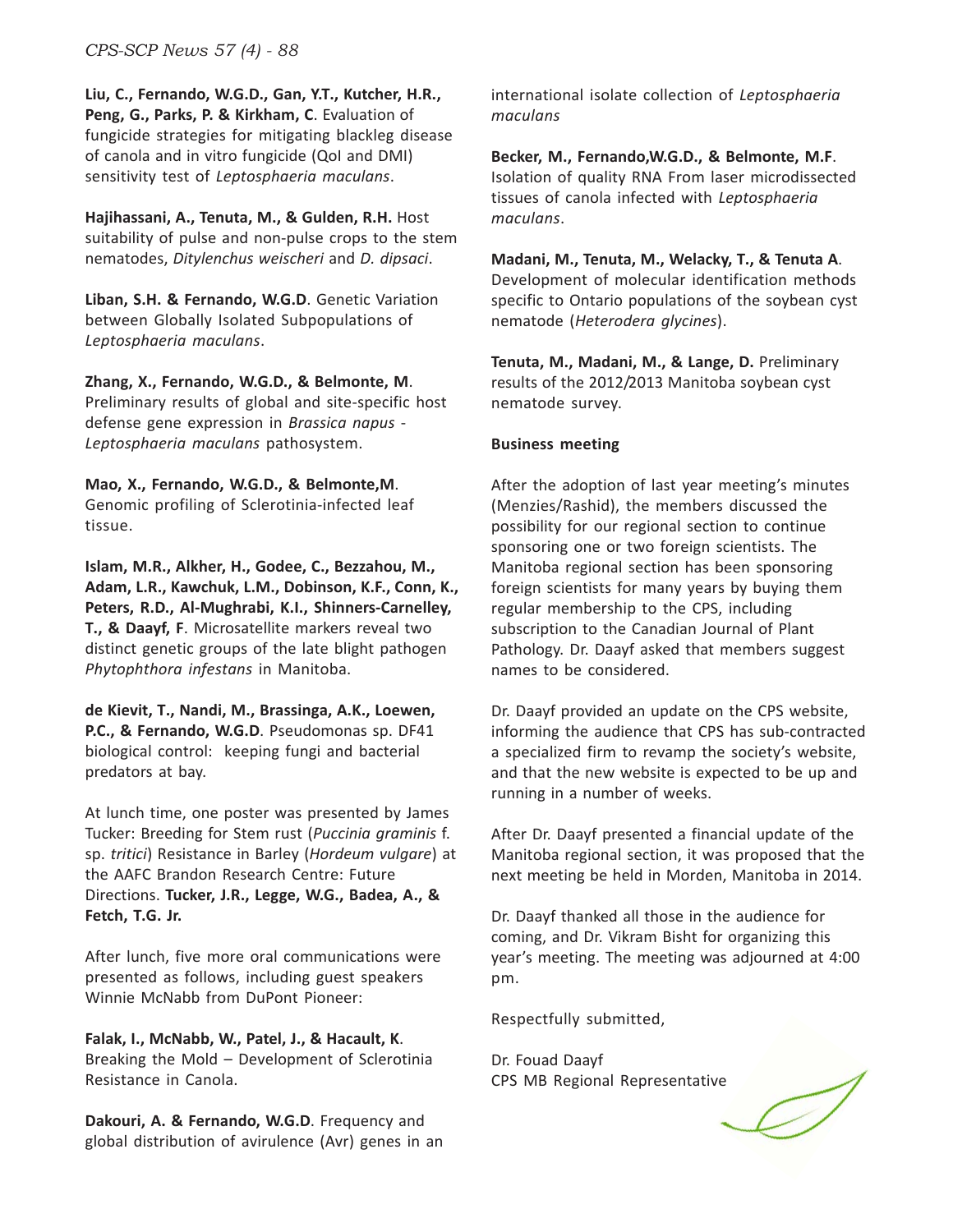#### **Saskatchewan**

#### **2013 CPS-SK Annual Meeting**

The Saskatchewan chapter of CPS enjoyed a successful meeting in December, with participation of over 70 attendees. Our success was due largely to the contributions of graduate students, who delivered 9 of the 15 oral presentations. We were very pleased that 4 of the 10 posters were presented by technicians. Attendees enjoyed a wide variety of topics (such as pathogenic mycorrhizae, disease management, host resistance, pathogen detection and taxonomy), explored from many perspectives (chemistry, molecular biology, ecology, and agriculture). It was truly invigorating to hear about the diverse research and collaborative efforts being made in our own backyard. We were fortunate to welcome CPS President Janice Elmhirst to our meeting. Her energy and enthusiasm for plant pathology are infectious, and we enjoyed her company for the meeting and during the social gathering that evening.

Student awards were given out after some intense debate, since the student presentations were all of very high quality. Rishi Warale, an M.Sc. student in Dr. Sabine Banniza's lab at the University of Saskatchewan, was awarded the oral presentation prize for his talk entitled "Morphological and molecular characterization of the causal agent of anthracnose on *Lens culinaris* in Western Canada". The poster prize went to James Bush, a University of Saskatchewan M.Sc. student in Dr. Yangdou Wei's lab, for his work on "*In vivo* imaging of *Plasmodiophora brassicae* infection in *Arabidopsis* using a fluorescence probe". Congratulations!

Our sincere thanks go to BASF and CPS for their financial support of our meeting.

Cheryl Armstrong-Cho CPS regional representative for Saskatchewan

![](_page_7_Picture_7.jpeg)

**Faye Dokken-Bouchard presents awards to Rishi Warale (above) for best oral presentation, and to James Bush (below) for best poster presentation**

![](_page_7_Picture_9.jpeg)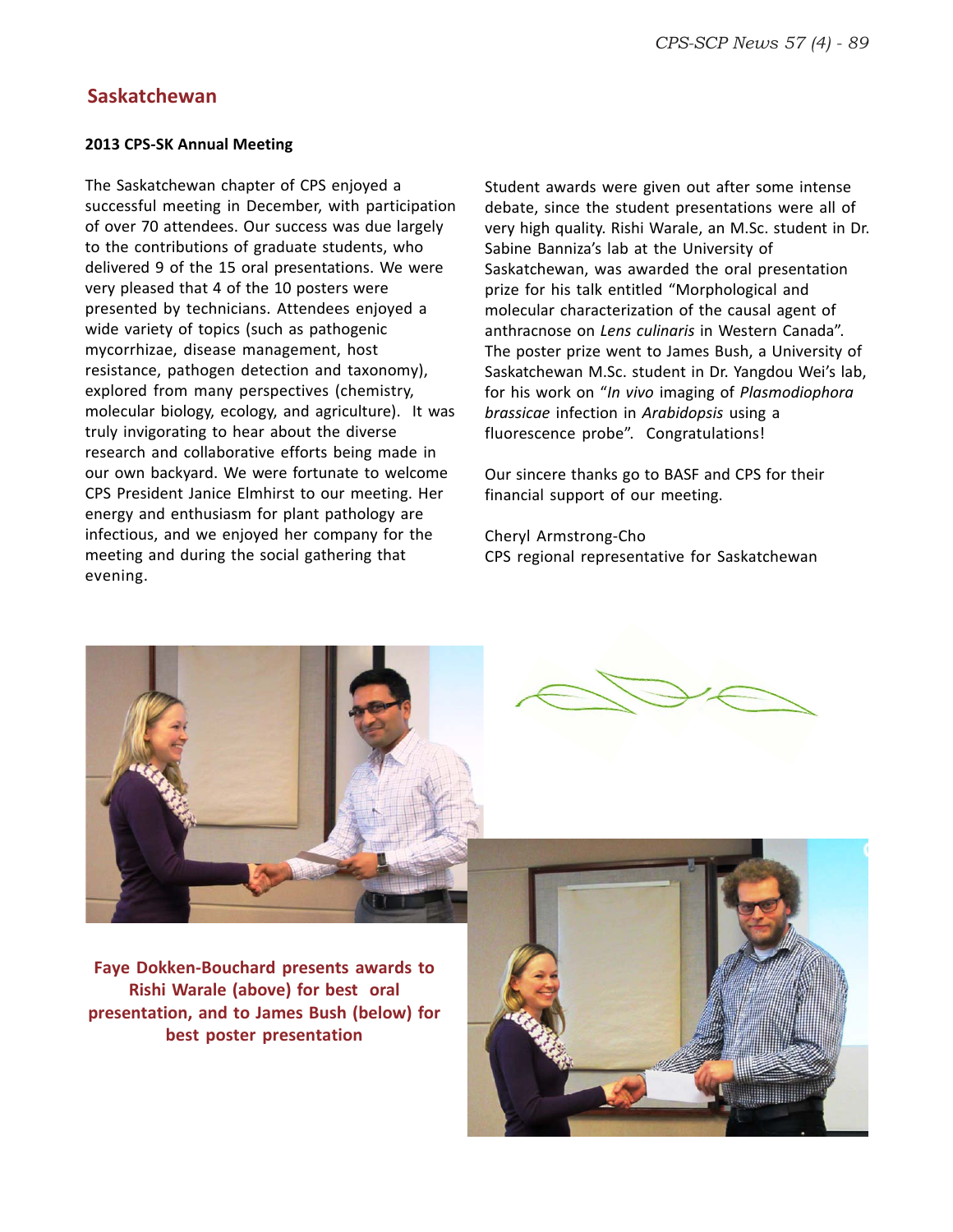#### **Alberta**

#### **2013 PPSA Annual Meeting**

The 34<sup>th</sup> Annual Meeting of the Plant Pathology Society of Alberta was held at the Crop Diversification Centre South (CDCS) in Brooks, AB on November 4-6, 2013. There were 47 registrants and invited guests who had the opportunity to hear 15 oral presentations and view 16 poster presentations covering a wide array of topics. Special guests included Dr. Janice Elmhirst (CPS President), Dr. Darcy Driedger (CDCS Station Director) and Dr. James Calpas (Executive Director of Alberta Agriculture & Rural Development's Crop Research and Extension Division).

Recognition of outstanding presentations and scholastic achievement took place at a banquet on the evening of November 5<sup>th</sup>, where the following awards were presented:

- Barb Ziesman was awarded the PPSA student scholarship (\$1000)
- Michele Frick won the Technician presentation award for talk entitled 'Molecular characterization of Pst races from Alberta'
- Alireza Akhavan won the student poster award for his presentation entitled 'Genetic diversity of the spot form of the net blotch pathogen of barley (*Pyrenophora teres* f. *maculata*) on the Canadian Prairies as revealed by simple sequence repeats analysis.'

Barb Ziesman won the student oral presentation award for her talk entitled 'Initial validation of a quantitative PCRbased system for detection of *Sclerotinia sclerotiorum* on canola.'

The membership observed a moment of silence in to honour a recently deceased former member of the society, Dr. Yasuyuki (Yasu) Hiratsuka. Additionally, the membership extended honorary life memberships to Mr. Byron Puchalski and Dr. Ron Howard in acknowledgement of outstanding service to the society for many years.

CDCS, in Brooks, AB, hosted the scientific program which allowed the meeting participants to enjoy a guided tour of Alberta Agriculture and Rural Development's newly completed Greenhouse Research and Production Complex. This tour was one of the highlights of the annual meeting due, in part, to the fact that sample bags of cherry tomatoes and mini-cucumbers were distributed to each participant.

The final session of the scientific program was a mini-symposium on greenhouse diseases where an overview of Alberta's greenhouse industry was provided by Dr. Mohyuddin Mirza, and disease topics such internal fruit rot of pepper, cucumber green mottle mosaic virus, and substrate/root rot diseases were covered by Drs. Jian Yang, John Zhang and Ron Howard, respectively.

![](_page_8_Picture_12.jpeg)

Michael Harding, President, PPSA

**Crop Diversification Centre South, Brooks, Alberta**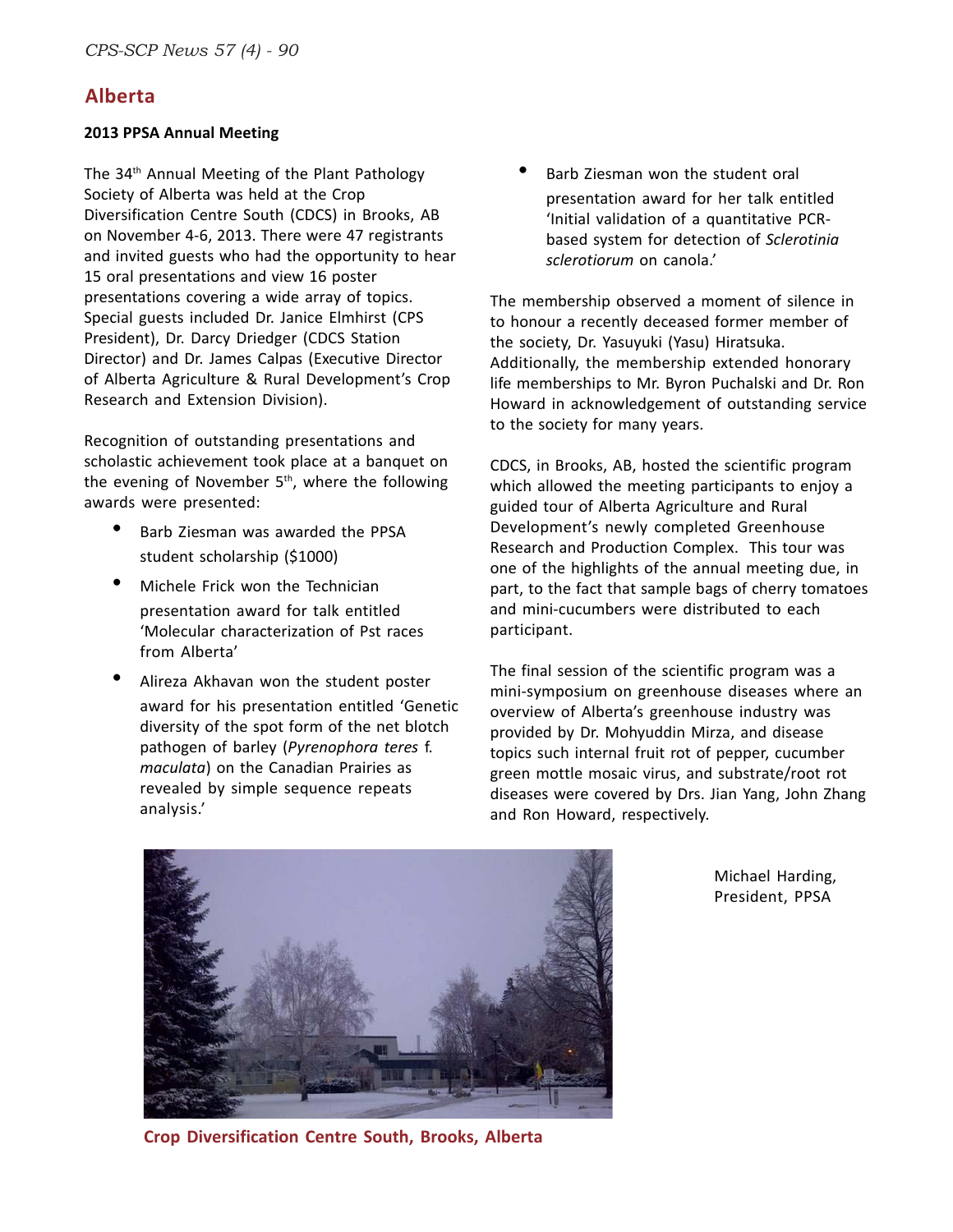#### *2013 PPSA Annual Meeting....*

![](_page_9_Picture_2.jpeg)

**L-R: Denis Gaudet (PPSA Awards Committee), Alireza Akhavan (Best Student Poster), Barbara Ziesman (Best Student Oral Presentaiton), Michele Frick (Best Technician Presentation), Janice Elmhirst (CPS President)**

![](_page_9_Picture_4.jpeg)

**Honorary Life Members Byron Puchalski (left) and Ron Howard (center) with PPSA President Michael Harding (right)**

![](_page_9_Picture_6.jpeg)

**Alberta Agriculture and Rural Development's Greenhouse Research & Production Complex at the Crop Diversification Centre South in Brooks, AB**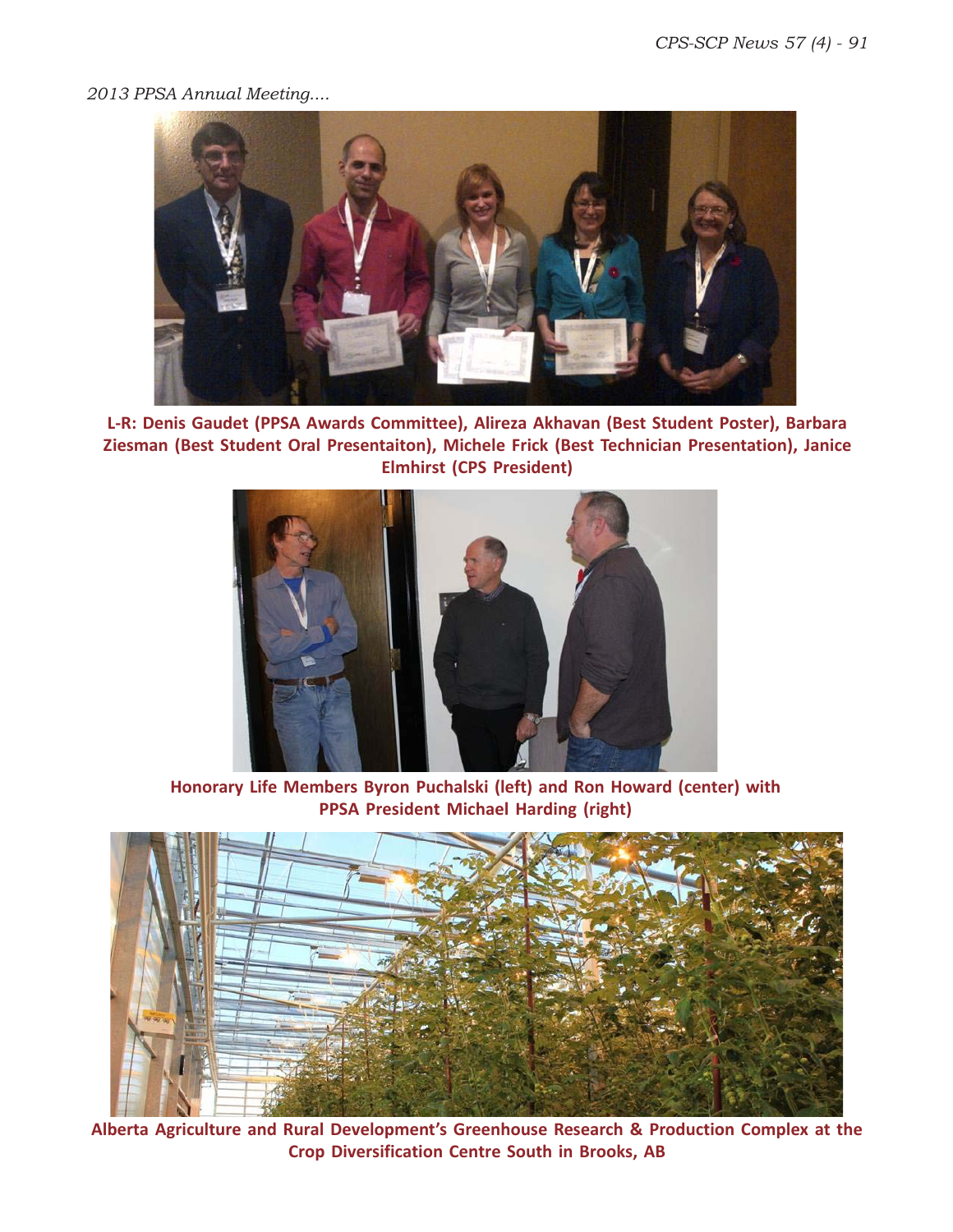*CPS-SCP News 57 (4) - 92*

*2013 PPSA Annual Meeting....*

![](_page_10_Picture_2.jpeg)

Participants in the 34<sup>th</sup> Annual Meeting of the Plant Pathology Society of Alberta, November 4-6 **at the Crop Diversification Centre South, Brooks, AB**

## **Other Meeting Updates**

#### **Saskatchewan Plant Disease Commitee**

#### **2013 SPDC Annual Meeting**

The Saskatchewan Plant Disease Committee met December 10 2013 at the College of Agriculture and Bioresources of the University of Saskatchewan. The meeting was chaired by Faye Dokken-Bouchard (Saskatchewan Ministry of Agriculture), and Glenda Clezy (DuPont-Pioneer) was the meeting secretary. This informal meeting provides an opportunity to review plant disease related issues from the previous season, with an emphasis on discussion. The meeting was attended by members of the agriculture research, extension, and industry communities from around the province. Disease reports on oilseeds, pulses, cereals and horticultural crops served as a platform for lively exchange of information. Updates were received

regarding Gardenline (an extension resource for home gardeners), Dutch Elm disease, export issues (CFIA), and seed treatment pesticide concerns (PMRA). Special topics for discussion were supported by presentations on clubroot, stripe rust and *Aphanomyces* root rot. In the light of a successful crop year in Saskatchewan, the ongoing challenges of plant disease management were met with optimism. The group indicated a desire to have access to pesticide use information for each region of the province in order to support application recommendations to growers.

Cheryl Armstrong-Cho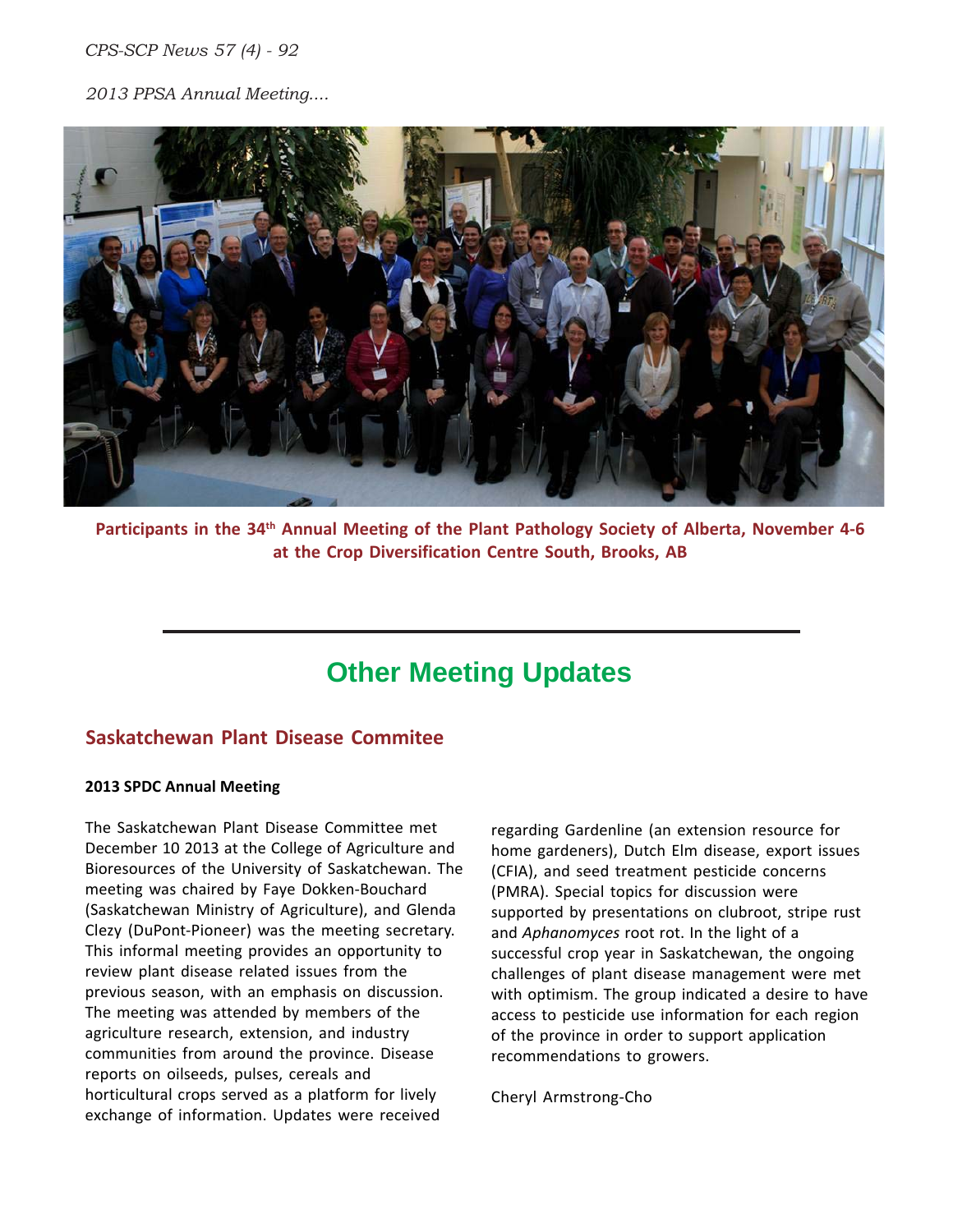### **Global Plant Council**

Plant Canada is a member of the Global Plant Council and by extension, CPS is a member via Plant Canada.

#### **Brief News from the 2013 Annual Meeting of the Global Plant Council**

The 2013 Global Plant Council (GPC) Annual Meeting was graciously hosted by the Howard Hughes Medical Institute on October 20–22 2013 at its headquarters in Washington DC, USA. 25 delegates representing 20 GPC member societies and organisations from 16 different countries gathered together to discuss progress during the last year as well as future strategies and initiatives.

The GPC will focus its current activities on two main areas. Firstly, it will be an advocate for plant and crop science at the global level with the ambition to be consulted by bodies such as the FAO, G8, G20 and the United Nations, on global problems facing humankind. Secondly, it will act as a catalyst to initiate plant-based solutions to global problems via the GPC Initiatives for Grand Challenges.

The GPC looks forward to working with all its members and other partners during the next 12 months when it will be actively pursuing its Digital Seed Bank initiative. In collaboration with colleagues from the Seed Seq project and the Global Crop Diversity Trust, these activities include a workshop to be held in January 2014 in San Diego, USA. At this workshop we will discuss the potential of untapped variation from plant and crop biodiversity that exists in seed banks across the world to help us feed the growing population in a sustainable manner.

Council members will also be working together to progress its initiative in biofortification via a GPC Forum in the summer of 2014.

If you would like further information on the Global Plant Council please contact Executive Director Ruth Bastow: ruth@globalplantcouncil.org

Please visit the Global Plant Council at http:// globalplantcouncil.org.

![](_page_11_Picture_10.jpeg)

#### **Global Plant Council Overview**

#### **What is the Global Plant Council (GPC)?**

The GPC is a coalition of 25 plant and crop organizations and societies from across the globe. Through its member organizations the GPC represents at least 40,000 researchers spread over five continents.

#### **GPC Priority Areas**

- Agricultural Productivity and Sustainability GPC Initiative: Capturing Crop Biodiversity – Digital Seed Bank
- Food and Human Health GPC Initiative: Dealing with Malnutrition – Biofortification
- Adaptation to Climate Change GPC Initiative: Towards Yield Stability – Stress Resilience
- Data, Knowledge and Resources Cross-cutting theme throughout all initiatives

#### **Unique Role of GPC**

- 1. Provide a voice for plant and crop science at the global level that is not possible at the national/regional level. For example, the GPC has the ambition to be consulted by the G8, G20 and FAO on global plant and crop research.
- 2. Bring plant and crop scientists together at the global level to pool expertise and knowledge in order to define and engage in coordinated strategies that impact the most critical global issues. This will be achieved via GPC Initiatives for Global Challenges.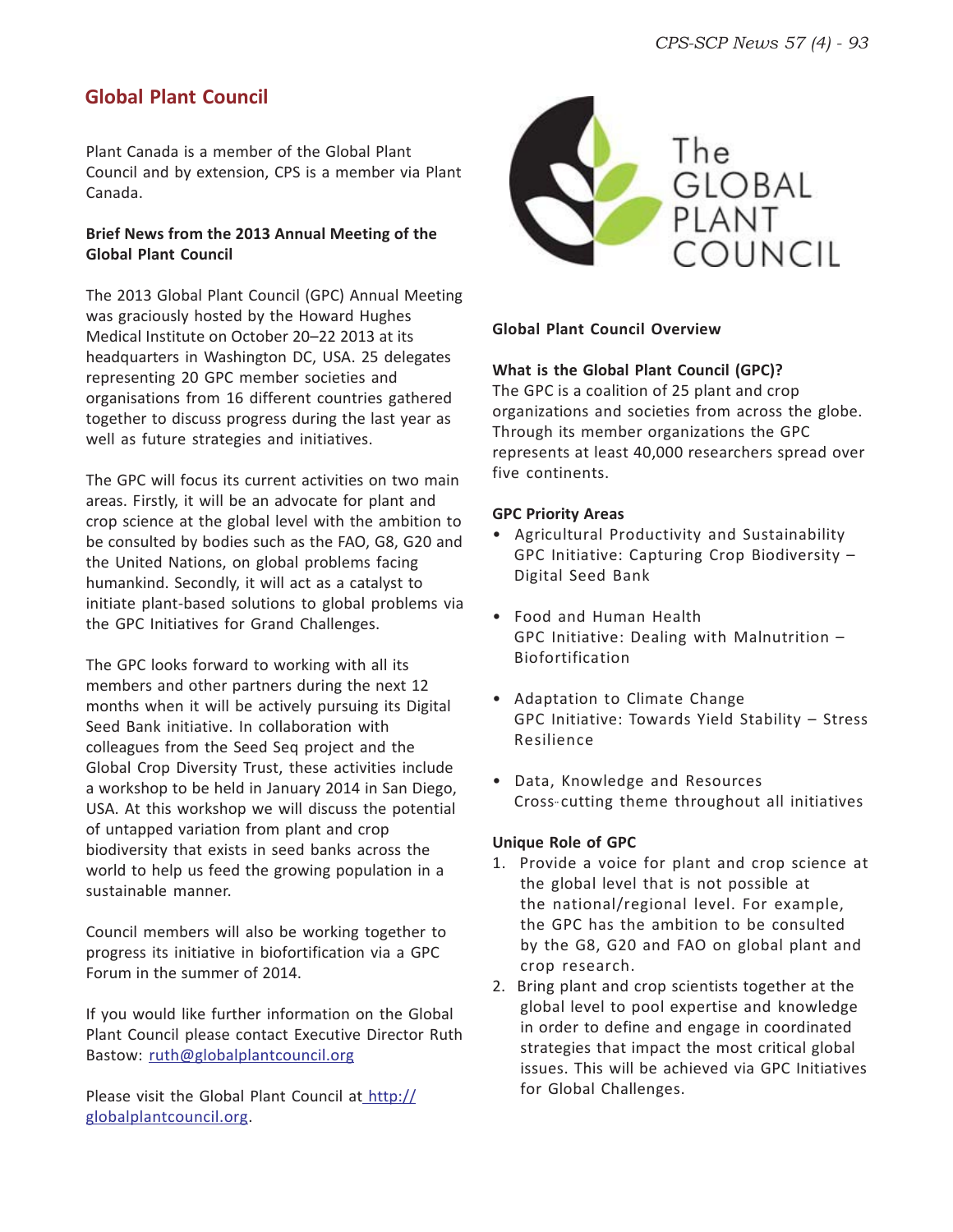3. Generate a critical mass for plant and crop science at the global level to undertake activities and generate greater leverage than one organisation could achieve on its own. For example, the GPC plans to undertake an economic assessment of the global value of plant and crop science.

#### **What Does GPC Hope to Achieve?**

- 1. Be an advocate for plant science at the global level
- 2. Act as a catalyst to initiate plant-based solutions to global problems

#### **GPC Advocacy Activities**

- 1. To be consulted by the UN, G8, G20 and FAO on global plant and crop research
- 2. Organise an economic assessment of the value of plant and crop science
- 3. Generate policy/advocacy papers to promote awareness of plant science

4. Provide commentary articles for Nature and Science to promote the importance of plant science.

- 5. Collate and promote success stories in plant science across the globe
- 6. Promote global scientific prizes for which plant scientist are eligible

#### **GPC Catalyst Activities**

- 1. Digital Seed Bank and Seed Seq Workshop Jan 2014 San Diego
- 2. Global Plant Council Forum on Biofortification July 2014 China
- 3. Global Plant Council Forum on Stress Resilience 2015 in collaboration with SEB
- 4. Explore the possibility of African Agricultural Workshop with International Crop Science Society

For more information, please visit the Global Plant Council at http://globalplantcouncil.org.

![](_page_12_Picture_18.jpeg)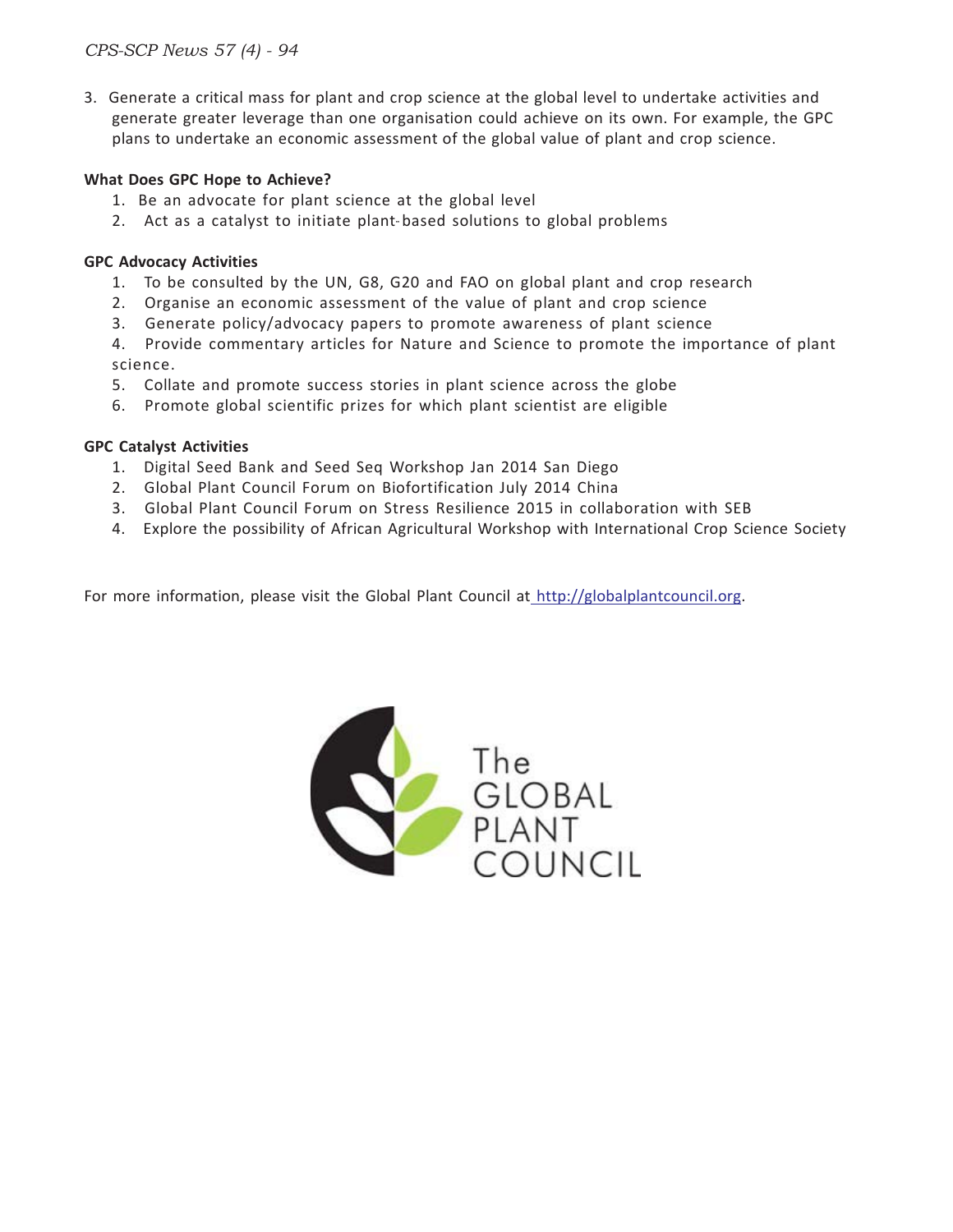## **Announcements**

## **2014 APS-CPS Joint Meeting August 9 – 13, 2014 Minneapolis Convention Center Minneapolis, Minnesota, U.S.A.**

Minneapolis, City by Nature, is the perfect location for the American Phytopathological Society to welcome the Canadian Phytopathological Society (CPS) as part of the 2014 APS-CPS Joint Meeting!

The 2014 meeting theme "Plant Health Connections" offers discussion of the inseparable connections between plant health, soil health, agricultural sustainability, the safety and security of the food supply, environmental quality, climate change, and also the sustainable production of feed, fiber, and biofuel crops. During the 2014 joint meeting of APS-CPS, we will address our connections to plant health through any number of interactions, particularly as they relate to the present and future contributions of plant pathology in solving the major challenges facing agriculture and society.

For regular updates, visit http://www.apsnet.org/meetings/annual/Pages/ default.aspx

**Abstracts will be accepted from Feb. 3-March 17 and registration information will be posted March 19, 2014**

![](_page_13_Picture_7.jpeg)

**Canadian Phytopathological Society**

![](_page_13_Picture_9.jpeg)

**La Société Canadienne de Phytopathologie**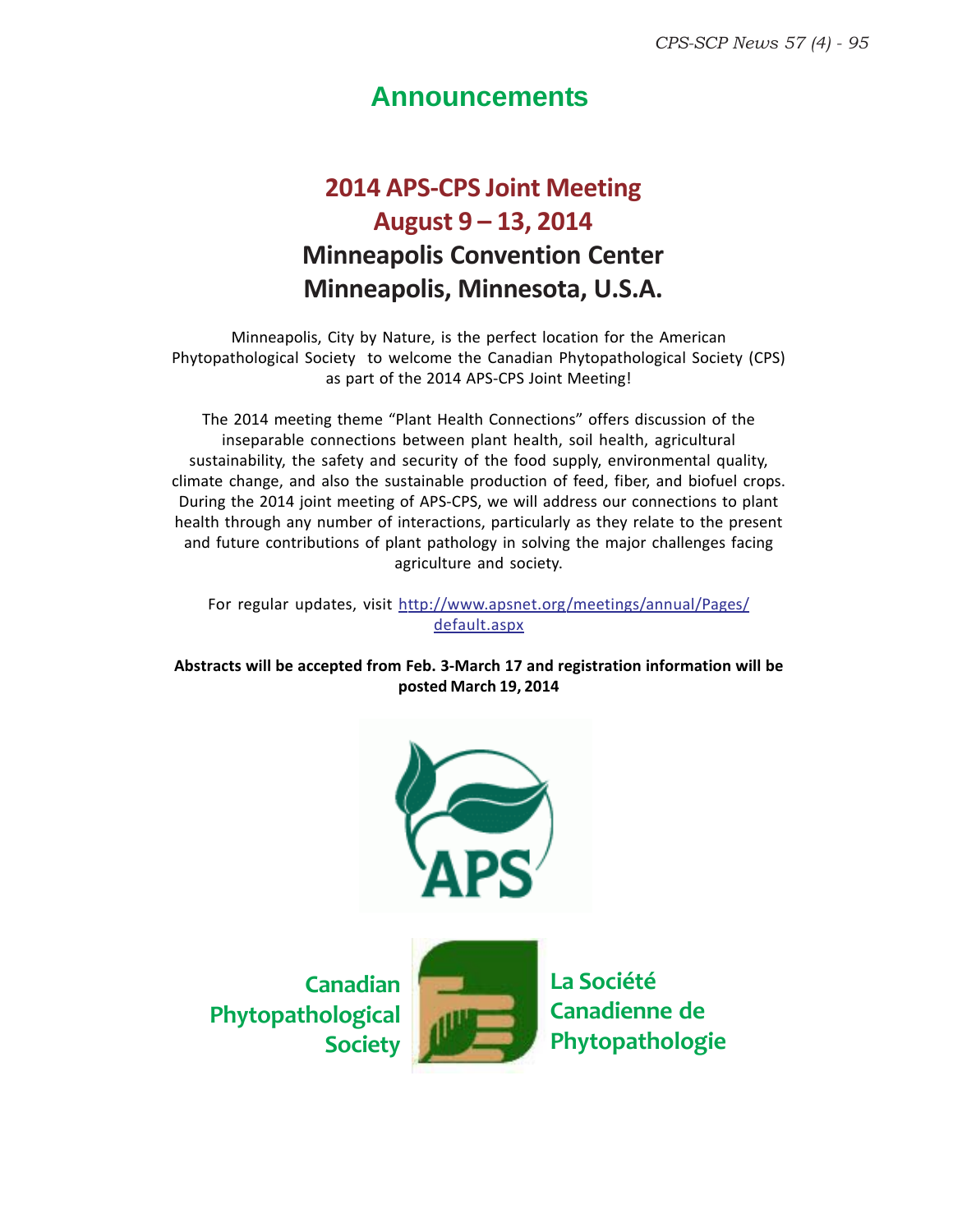## **ISPP - International Newsletter on Plant Pathology**

![](_page_14_Picture_2.jpeg)

## International Society for Plant Pathology

News and announcements from all on any aspect of Plant Pathology are invited for the Newsletter. Contributions from the ISPP Executive, Council and Subject Matter Committees, Associated Societies and Supporting Organizations are requested.

## **Editor: Brian J Deverall** e-mail:

ispp.nl.editor@isspweb.org

Members of Associated Societies of ISPP can receive e-mail notification of Newsletter updates by joining the ISPP mail list. http://www.isppweb.org/newsletter.asp

#### **ISPP NEWSLETTER 43(11) November 2013**

- 11th Conference of the European Foundation for Plant Pathology in Kracow, Poland
- Revised Dates Pakistan Phytopathological Society to hold International Conference
- Eighth International Symposium on Chemical and Non Chemical Soil and Substrate Disinfestation
- New Strain of Leaf Rust of Wheat found in Australia
- The Special Issue from the 8th International Workshop on Grapevine Trunk Diseases in Valencia
- The Ecological Genomics of Fungi
- Research Drones to Track the Movement of Microorganisms that Surf Atmospheric Waves
- CTA Publishing Newsletter
- APS Reiterates Support of Biotechnology on World Food Day 18 October 2013
- Structural Basis for flg22-Induced Activation of the Arabidopsis FLS2-BAK1 Immune Complex
- Sclerotinia, on Oilseed Rape in Western Australia
- The European Association for Potato Research
- XVI Congress of the International Society of Molecular Plant-Microbe Interactions
- Acknowledgements
- Coming events

#### **ISPP NEWSLETTER 43(12) December 2013**

- Seasonal Greetings
- Virus Taxonomy
- A severe dieback of Acer pseudoplatanus in planted forest stands in Northern Italy
- International Mycotoxin Conference 2014 Beijing, China from 19 to 23 May 2014
- Fireblight in Catalonia, Spain
- John M Young 1942-2013
- Xylella Leaf Scorch of Olive in Italy: Suspected
- An Aspergillus strain to produce secondgeneration biofuels
- Okra Handbook: Global Production, Processing, and Crop Improvement
- October edition of the AIFSRC newsletter
- Top 10 plant viruses in molecular plant pathology
- Plant Cell Reports
- International cooperation yields wilt resistant banana varieties for Uganda
- Relation between plant nutrition, hormones, insecticide applications, bacterial endophytes, and Candidatus liberibacter Ct values in citrus trees
- Acknowledgements
- Coming Events

#### **ISPP NEWSLETTER 44(1) January 2014**

- Happy New Year and Season's Greetings to All
- Enthusiastic Response to the 2014 International Horticultural Congress
- Ban on Importing South African citrus into the European Union
- Grand Challenge Exploration Awardee
- New banana disease spreading throughout Africa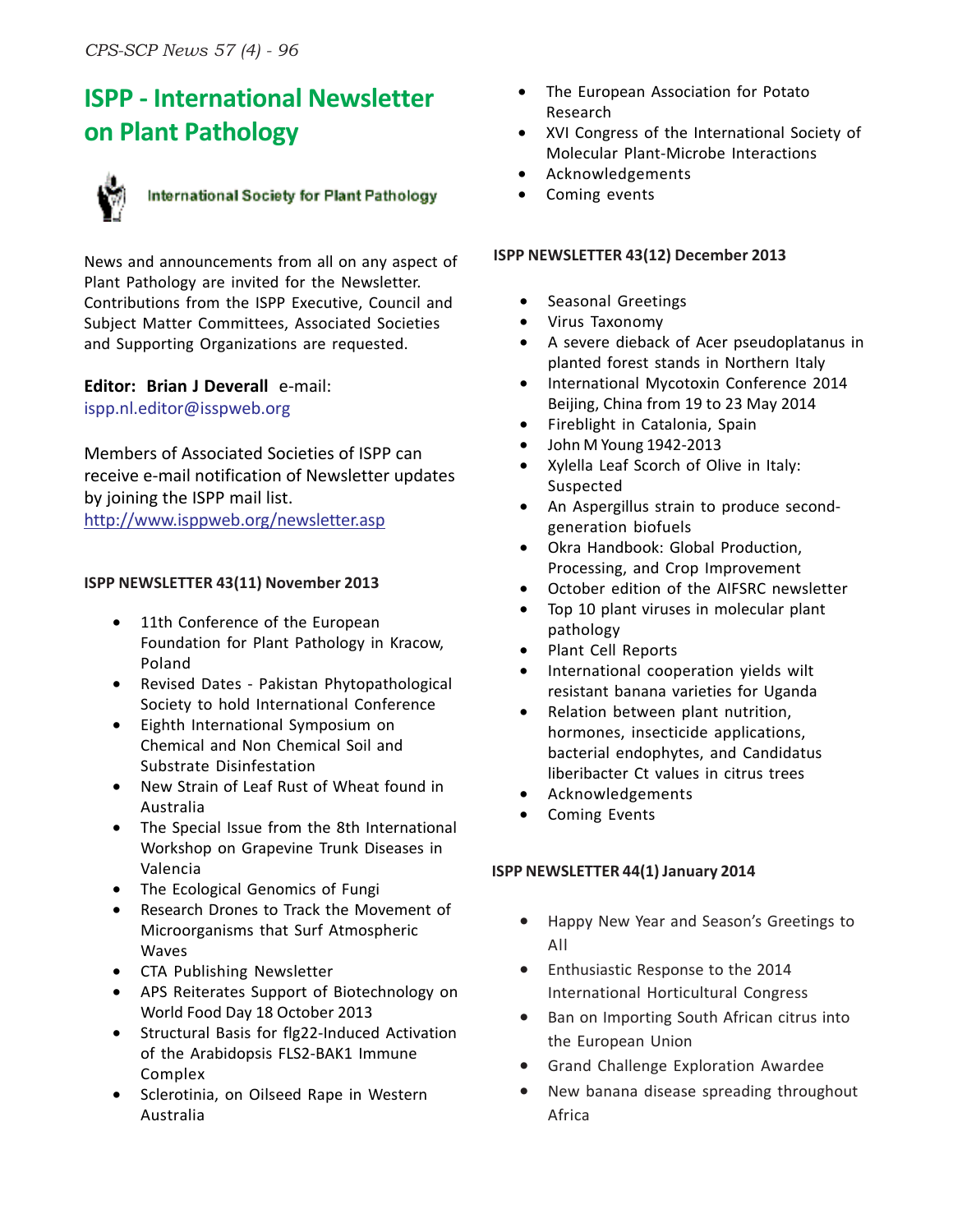- Studies in Mycology
- New exotic disease of rice in Colombia
- Mycopathologia
- Understanding the role of alternative host plants in tomato potato psyllid and Liberibacter life cycle and ecology
- The Crawford Fund
- **Pospiviroids**
- Fungal Diversity
- Acknowledgements
- Coming events

![](_page_15_Picture_10.jpeg)

## **Employment**

![](_page_15_Picture_12.jpeg)

DEPARTMENT OF AGRICULTURE, AQUACULTURE AND FISHERIES

#### **INTEGRATED PEST MANAGEMENT SPECIALIST – DISEASE MANAGMENT (AGRICULTURIST 2-3)**

OPEN COMPETITION FREDERICTON

The Department of Agriculture, Aquaculture and Fisheries is seeking an individual to join the Sector Specialist Services Branch as an Integrated Pest Management Specialist – Disease Management working in the Fredericton office.

Reporting to the Director of Sector Specialist Services the successful candidate will be primarily responsible for planning, developing, implementing and evaluating strategies, programs and initiatives related to disease management to support the development of all agricultural crop sectors in New Brunswick. The successful candidate will ensure that producers are provided

with state of the art expertise, technology and information required to stimulate innovation, improve competitiveness and encourage development and sustainability of crop production sectors in New Brunswick.

The Disease Management Specialist will be responsible for providing disease related diagnostic and technical support to New Brunswick producers, departmental specialists and crop development officers for an extensive range of crops. Technical support will be provided individually to growers upon request and will also be delivered through the production of, or participation in: training sessions, field days, fact sheets, guides, crop updates and web based pest images. The successful candidate will also be responsible for carrying out adaptive research to address emerging pest issues including the support of pesticide registration. The individual will also be required to analyze and provide comments to senior management on disease and related issues and to represent the department on various national and provincial committees.

#### **ESSENTIAL QUALIFICATIONS:**

A Masters Degree in Science with specialization in plant pathology or a closely related field and a minimum of eight (8) years of related work experience in plant pathology for the Agriculturist 3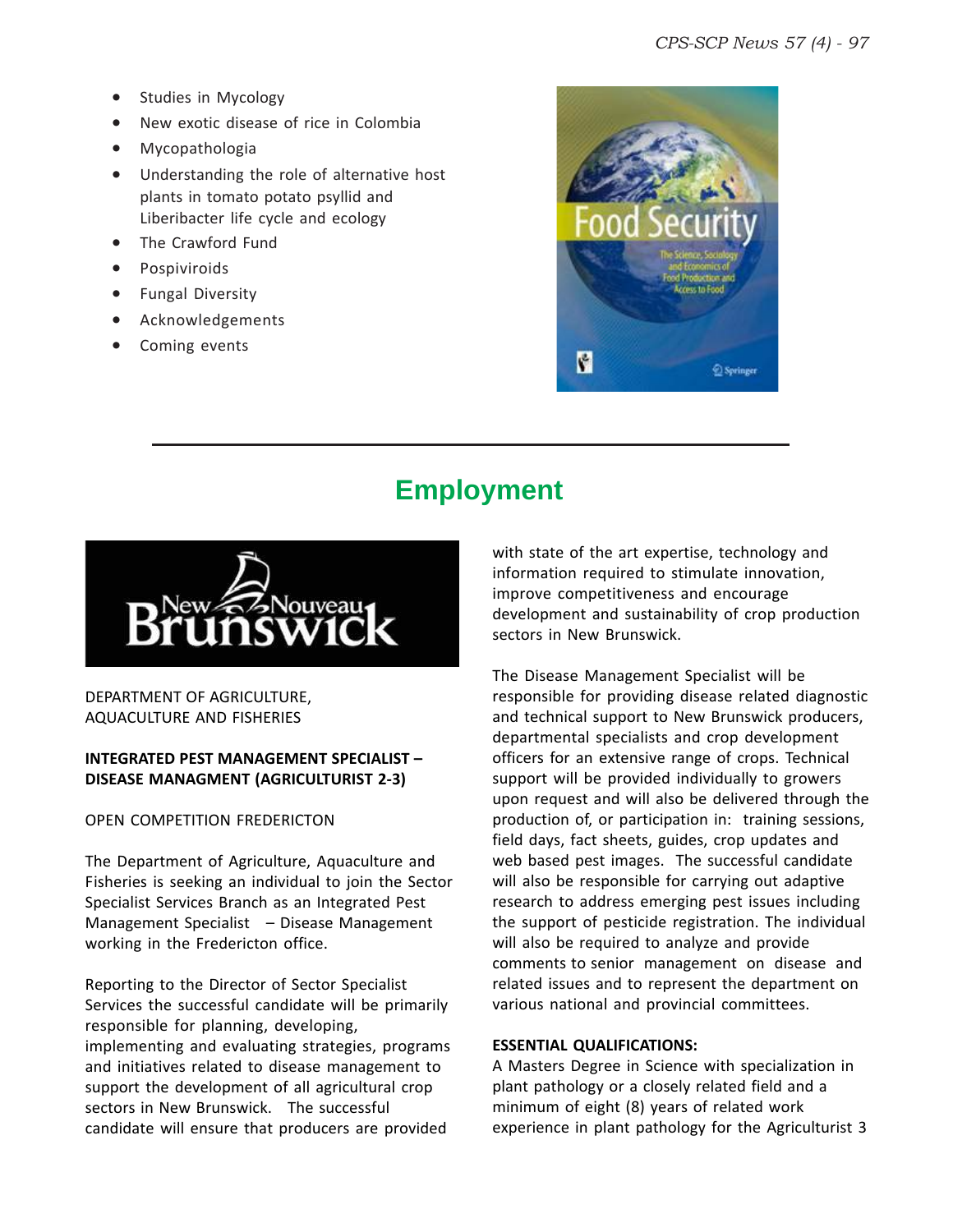OR a Masters Degree in Science with specialization in plant pathology or a closely related field for the Agriculturist 2. An equivalent combination of education, training and experience may be considered.

Eligibility for membership in the NB Institute of Agrologists is required. The successful candidate will have competence in the use of Microsoft Office product. Written and spoken competence in English is required. Please state your language capability.

Subject to the response to this competition and dependent upon the experience of the successful candidate, an appointment may be considered at the lower level.

Candidates must demonstrate on their applications how they have acquired the skills and qualifications to be given further consideration. Please ensure that preferred language for assessment is identified on your resume.

#### **APPLY TO:**

We encourage applicants to apply on-line at www.ere.gnb.ca or by mail at the following address indicating competition number: **DAA/MAA 10-13-07**.

N.B. Department of Agriculture, Aquaculture and Fisheries, Human Resources Branch, P.O. Box 6000, Fredericton, NB, E3B 5H1, or e-mail at DAAMAAHumanResources@gnb.ca. Telephone: (506) 453-2666.

THIS COMPETITION WILL REMAIN OPEN UNTIL THE POSITION IS FILLED.

MINISTÈRE DE L'AGRICULTURE, DE L'AQUACULTURE ET DES PÊCHES

#### **SPÉCIALISTE DE LA LUTTE CONTRE LES PARASITES – GESTION DES MALADIES (AGRONOME 2-3)**

CONCOURS PUBLIC FREDERICTON

Le ministère de l'Agriculture, de l'Aquaculture et des Pêches cherche à pourvoir le poste de spécialiste de la lutte contre les parasites – gestion des maladies à la Direction du secteur des services spécialisés, à son bureau de Fredericton.

Relevant du directeur du Secteur des services spécialisés, la personne choisie sera principalement chargée de planifier, d'élaborer, de mettre en œuvre et d'évaluer des stratégies, des programmes et des initiatives portant sur la gestion des maladies pour appuyer le développement de tous les secteurs de production agricole du Nouveau-Brunswick. Elle s'assurera que les producteurs ont accès aux connaissances spécialisées, à la technologie et aux données les plus récentes afin de stimuler l'innovation, d'améliorer la compétitivité et d'encourager le développement et la viabilité des secteurs de cultures au Nouveau-Brunswick.

Le spécialiste de la gestion des maladies formulera des diagnostics concernant des maladies et fournira un soutien technique aux producteurs néobrunswickois, aux spécialistes du Ministère et aux agents de développement des productions végétales pour un large éventail de cultures. Il offrira individuellement un soutien technique aux producteurs, sur demande. Il peut aussi fournir un tel soutien en préparant des séances de formation, des journées champêtres, des feuilles de renseignements, des manuels, des comptes rendus de cultures et des images sur les ravageurs destinées au site Web, ou en contribuant à leur préparation. La personne choisie sera également responsable d'effectuer des recherches d'adaptation pour remédier à des problèmes liés à de nouveaux ravageurs, ce qui comprend d'appuyer l'homologation de pesticides. De plus, elle devra analyser des maladies et des problèmes connexes et fournir des commentaires à leur sujet à la haute direction, ainsi que représenter le Ministère à divers comités nationaux et provinciaux.

#### **QUALIFICATIONS ESSENTIELLES :**

Les personnes candidates doivent être titulaires d'une maîtrise en sciences avec spécialisation en phytopathologie ou dans un domaine étroitement lié ainsi que posséder au moins huit (8) années d'expérience pertinente en phytopathologie pour l'agronome 3 OU être titulaires d'une maîtrise en sciences avec spécialisation en phytopathologie ou dans un domaine étroitement lié pour l'agronome 2. Une combinaison équivalente